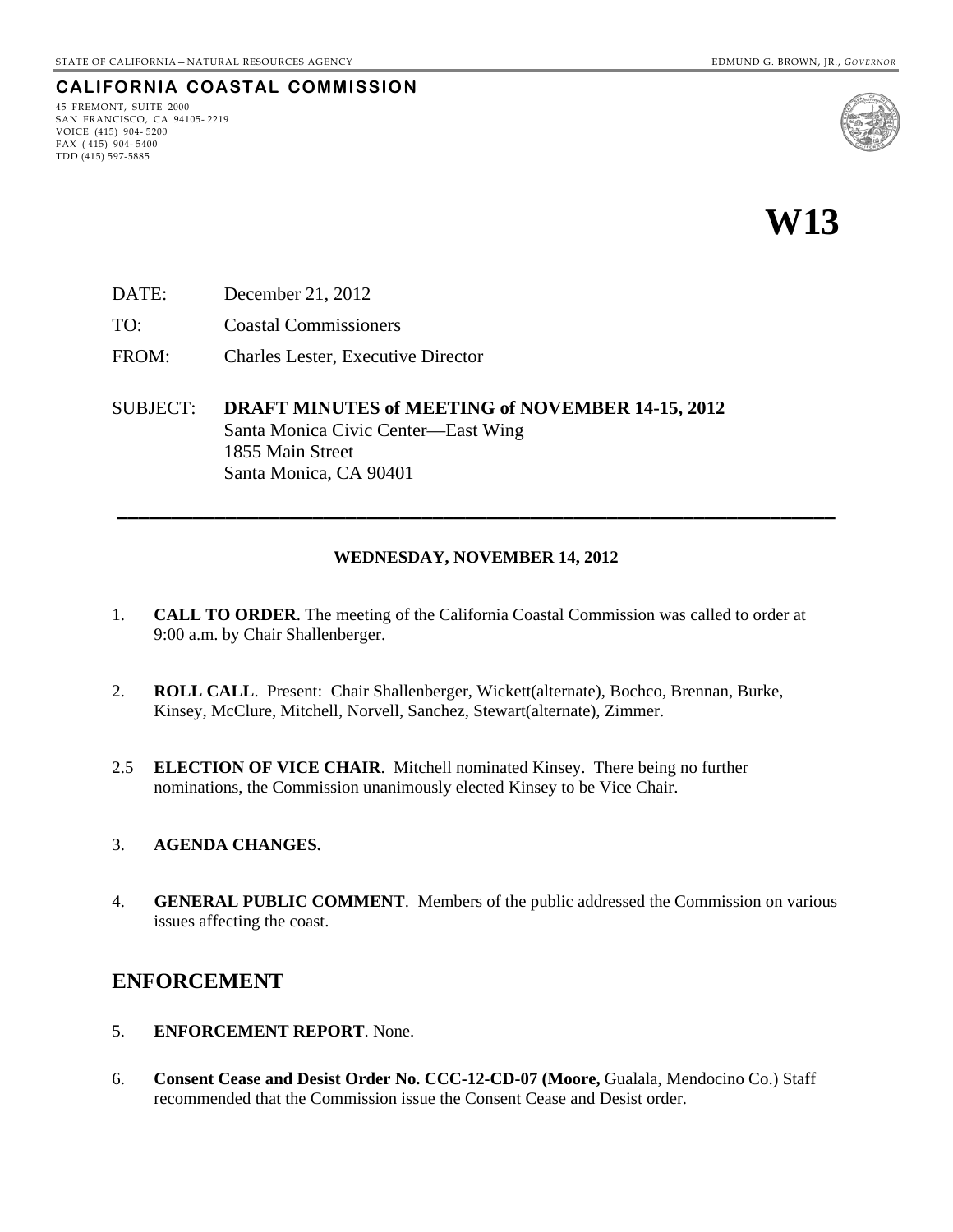**Motion & vote:** Sanchez moved to approve the Cease and Desist Order pursuant to the staff recommendation and recommended a yes vote, seconded by Kinsey. Chair Shallenberger ruled that the vote was unanimous in favor of the motion. **Approved.**

7. **Consent Restoration Order No. CCC-12-RO-07 (Moore, Gualala, Mendocino Co.) Staff** recommended that the Commission issue the Consent Restoration Order.

**Motion & vote:** Sanchez moved to approve the Restoration Order pursuant to the staff recommendation and recommended a yes vote, seconded by Kinsey. Chair Shallenberger ruled that the vote was unanimous in favor of the motion. **Approved.** 

# **NORTH COAST DISTRICT**

- 8. **DEPUTY DIRECTOR'S REPORT**. Report by Deputy Director on permit waivers, emergency permits, immaterial amendments & extensions, LCP matters not requiring public hearings, and on comments from the public. **None.**
- 9. **CONSENT CALENDAR (removed from Regular Calendar)**. Staff moved one item to the expanded consent calendar and recommended approval with conditions.

**Motion & vote**: Sanchez moved to approve pursuant to the staff recommendation and recommended a yes vote, seconded by Kinsey. Chair Shallenberger ruled that the vote was unanimous in favor of the motion. **Approved with conditions.** 

### 10. **COASTAL PERMIT APPLICATIONS**.

a. **Application No. 1-12-13 (Wilson,** Humboldt Co.) Moved by staff to the expanded consent calendar. **Approved with conditions.**

## **ENERGY, OCEAN RESOURCES and FEDERAL CONSISTENCY**

- 11. **ENERGY, OCEAN RESOURCES and FEDERAL CONSISTENCY**. Report by the Deputy Director on permit waivers, emergency permits, immaterial amendments & extensions, negative determinations, matters not requiring public hearings, and status report on offshore oil & gas exploration & development. **None.**
- 12. **CONSENT CALENDAR (removed from Regular Calendar)**. **None.**

### 13. **COASTAL PERMIT APPLICATIONS**.

a. **Application No. E-11-029 (Taylor Mariculture,** Humboldt Co.) Staff recommended approval with conditions.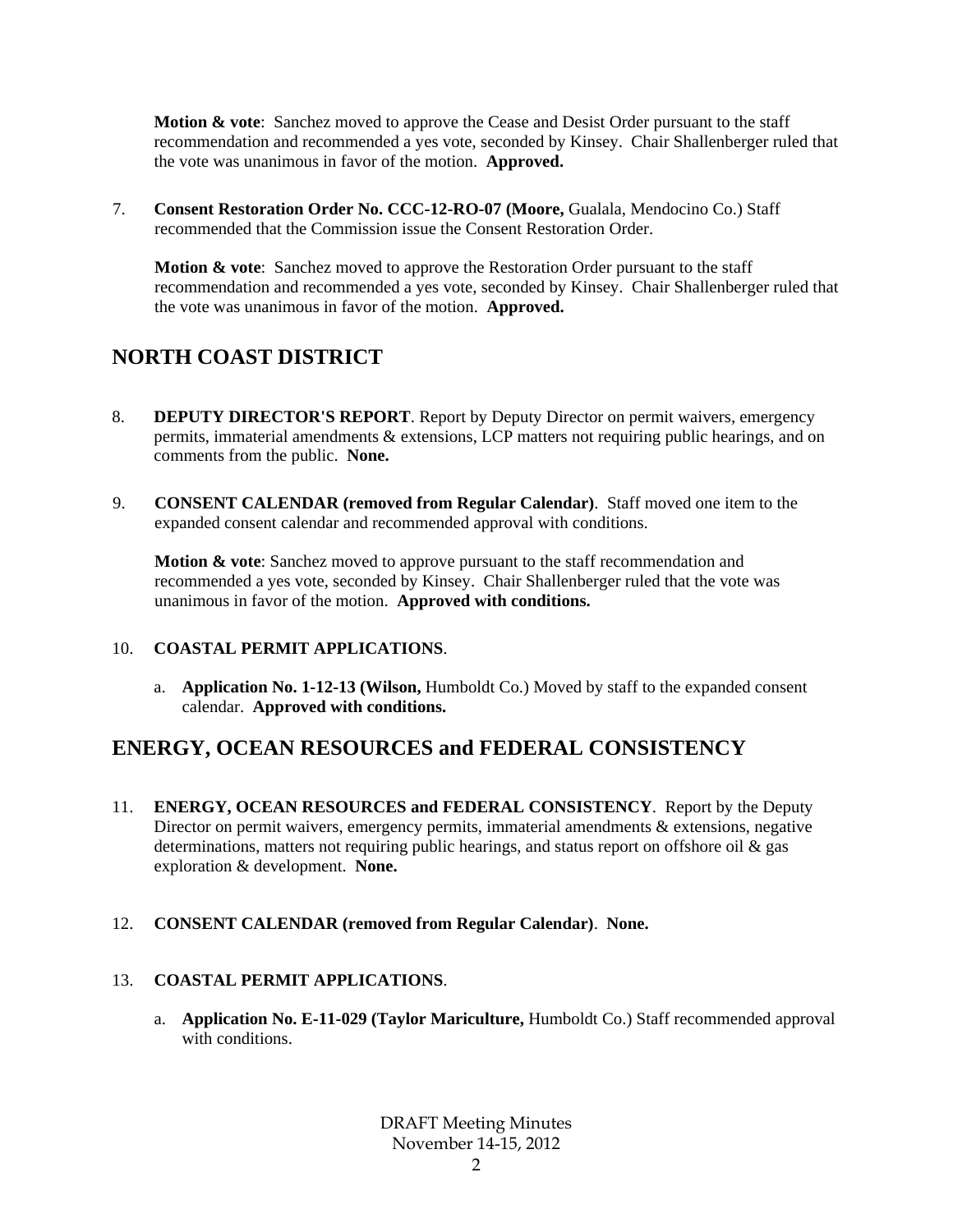**Motion & vote:** Sanchez moved to approve pursuant to the staff recommended a yes vote, seconded by Brennan. Chair Shallenberger ruled that the vote was unanimous in favor of the motion. **Approved with conditions**.

**LUNCH RECESS.** The Commission recessed for lunch at 12:15 p.m. and returned at 1:00 p.m.

b. **Application No. E-12-005 and CC-027-12 (Pacific Gas & Electric Co.,** San Luis Obispo Co.) Staff recommended denial. [*Mitchell recused and not present*]

**Motion & vote:** Bochco moved to approve and recommended a no vote pursuant to the staff recommendation, seconded by Sanchez. Chair Shallenberger ruled that the vote was unanimous in opposition to the motion. **Denied.** 

**Motion & vote:** Bochco moved to concur that the project is consistent and recommended a no vote pursuant to the staff recommendation, seconded by Sanchez. Chair Shallenberger ruled that the vote was unanimous in opposition to the motion. **Objection.**

### **STATEWIDE [items 14, 15, 16, 17 & 19, 20 were trailed to Thursday's agenda]**

14. **APPROVAL OF MINUTES**. The minutes of September 2012 and October 2012 were approved as written.

**Motion & vote**: Sanchez moved to approve and recommended a yes vote, seconded by Kinsey. Chair Shallenberger ruled that the vote was unanimous in favor of the motion. **Approved**.

- 15. **COMMISSIONERS' REPORTS**. Information only.
- 16. **CONSERVANCY REPORT**. Information only.
- 17. **SANTA MONICA MOUNTAINS CONSERVANCY REPORT**. No report.
- 18. **SANTA MONICA BAY RESTORATION REPORT**. No report.
- 19. **DEPUTY ATTORNEY GENERAL'S REPORT**. Information only.
- 20. **EXECUTIVE DIRECTOR'S REPORT** including reports and possible Commission action on legislation and water quality. No action taken. Information only.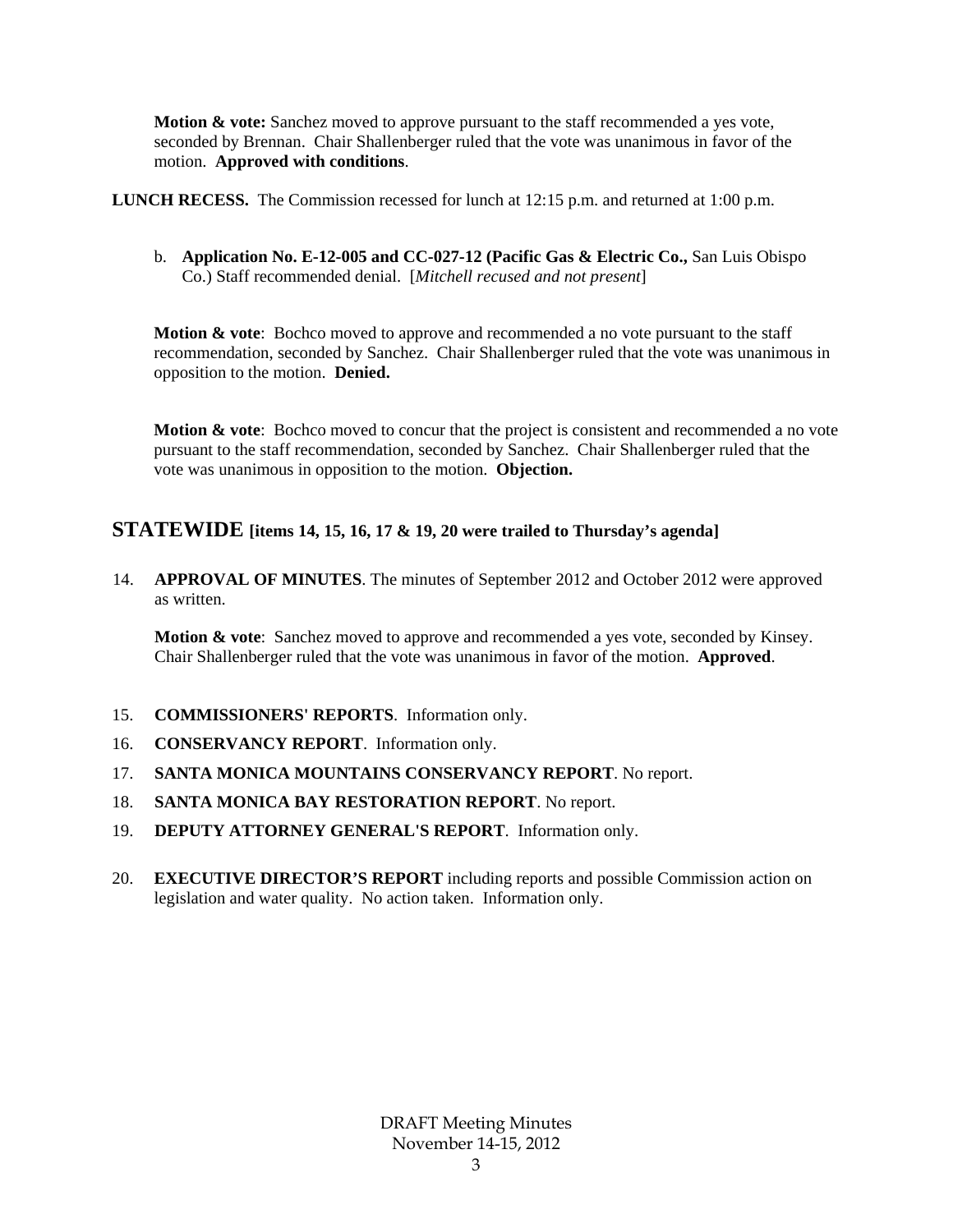### **THURSDAY, NOVEMBER 15, 2012**

- 1. **CALL TO ORDER**. The meeting of the California Coastal Commission was called to order at 9:00 a.m. by Chair Shallenberger.
- 2. **ROLL CALL**. Chair Shallenberger, Vice Chair Kinsey, Wickett(alternate), Bochco, Brennan, Burke, McClure, Sanchez, Stewart(alternate), Zimmer. Non-voting: Norvell. O'Connor(alternate) arrived at 9:05 a.m., Mitchell arrived at 9:10 a.m.

### 3. **AGENDA CHANGES.**

4. **GENERAL PUBLIC COMMENT**. Members of the public addressed the Commission on issues related to the coast.

## **SOUTH COAST DISTRICT (Los Angeles County)**

- 5. **ADMINISTRATIVE CALENDAR**. Staff recommended that the Commission concur with the Executive Director's determination. There being no objection, Chair Shallenberger ruled that the Commission concurred.
	- a. **Application No. 5-12-226 (Briles,** Long Beach)
- 6. **CONSENT CALENDAR**. Staff recommended approval with conditions.
	- a. **Application No. 5-12-216 (Lieber,** Venice, Los Angeles Co.)
	- b. **Application No. 5-12-223 (924 PBR LLC,** Santa Monica)
	- c. **Application No. 5-12-225 (City of Santa Monica Municipal Pier Replacement**)
	- d. **Application No. 5-12-233 (Grand Prix Association of Long Beach & City of Long Beach, Special Events and Film Bureau**)

**Motion & vote:** Sanchez moved to approve the consent calendar pursuant to the staff recommendation and recommended a yes vote, seconded by Kinsey. Chair Shallenberger ruled that the vote was unanimous in favor of the motion. **Approved with the conditions.**

## **SAN DIEGO COAST DISTRICT**

- 7. **CONSENT CALENDAR**. Staff recommended approval with conditions.
	- a. **Application No. 6-11-85 (SeaWorld,** San Diego)
	- b. **Application No. 6-12-63 (Fletcher,** San Diego)

**Motion & vote**: Brennan moved to approve the consent calendar pursuant to the staff recommendation and recommended a yes vote, seconded by Kinsey. Chair Shallenberger ruled that the vote was unanimous in favor of the motion. **Approved with conditions.**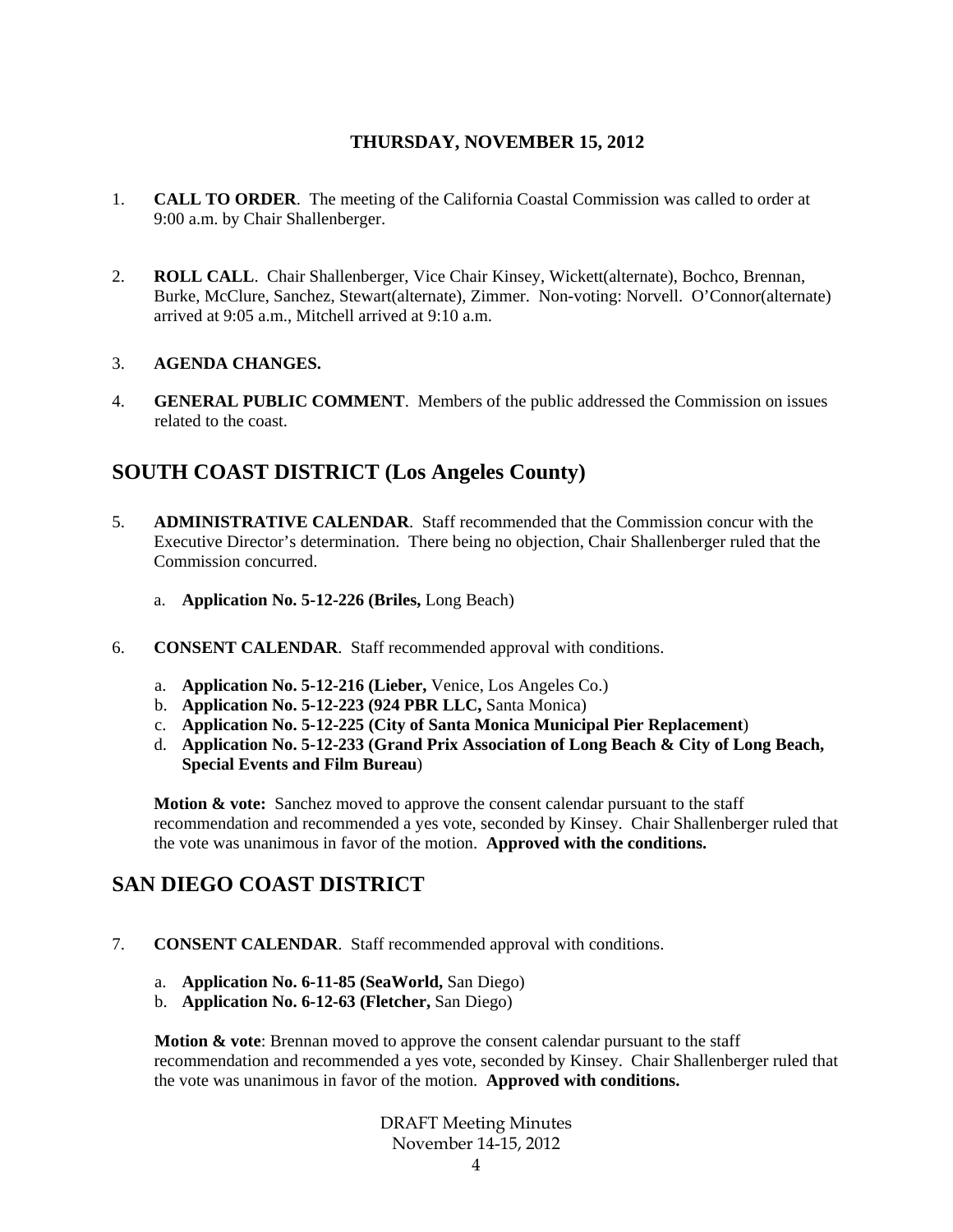# **NORTH CENTRAL COAST DISTRICT**

- 8. **DEPUTY DIRECTOR'S REPORT**. Report by Deputy Director on permit waivers, emergency permits, immaterial amendments & extensions, LCP matters not requiring public hearings, and on comments from the public. **None.**
- 9. **CONSENT CALENDAR (removed from Regular Calendar)**. **None.**

### 10. **NEW APPEALS.**

a. **Appeal No. A-2-MAR-11-29 (Freedomhowler,** Marin Co.) [**WITHDRAWN**]

### 11. **COASTAL PERMIT APPLICATIONS**.

a. **Application No. 2-12-19 (City of Pacifica Parking Fee Program**) Staff recommended approval with conditions.

**Motion & vote**: Kinsey moved to approve pursuant to the staff recommendation and recommended a yes vote, seconded by O'Connor. Chair Shallenberger ruled that the vote was unanimous in favor of the motion. **Approved with conditions.**

## **CENTRAL COAST DISTRICT**

- 12. **DEPUTY DIRECTOR'S REPORT**. Report by Deputy Director Carl on permit waivers, emergency permits, immaterial amendments & extensions, LCP matters not requiring public hearings, and on comments from the public. There being no objection, Chair Shallenberger ruled concurrence.
	- a. **City of Pismo Beach LCP Amendment No. PSB-1-11 (Sign Regulations).** Staff recommended that the Commission concur with the Executive Director's determination that the amendment is minor. There being no objection, Chair Shallenberger ruled that the Commission concurred.
	- b. **City of Capitola LCP Amendment No. CAP-1-12 Part 1 (Reasonable Accommodations).**  Staff recommended that the Commission concur with the Executive Director's determination that the amendment is minor. There being no objection, Chair Shallenberger ruled that the Commission concurred.
	- c. **City of Capitola LCP Amendment No. CAP-1-12 Part 3 (Parking Requirements).** Staff recommended that the Commission concur with the Executive Director's determination that the amendment is minor. There being no objection, Chair Shallenberger ruled that the Commission concurred.
	- d. **City of Capitola LCP Amendment No. CAP-1-12 Part 4 (Sidewalk Signs).** Staff recommended that the Commission concur with the Executive Director's determination that the amendment is minor. There being no objection, Chair Shallenberger ruled that the Commission concurred.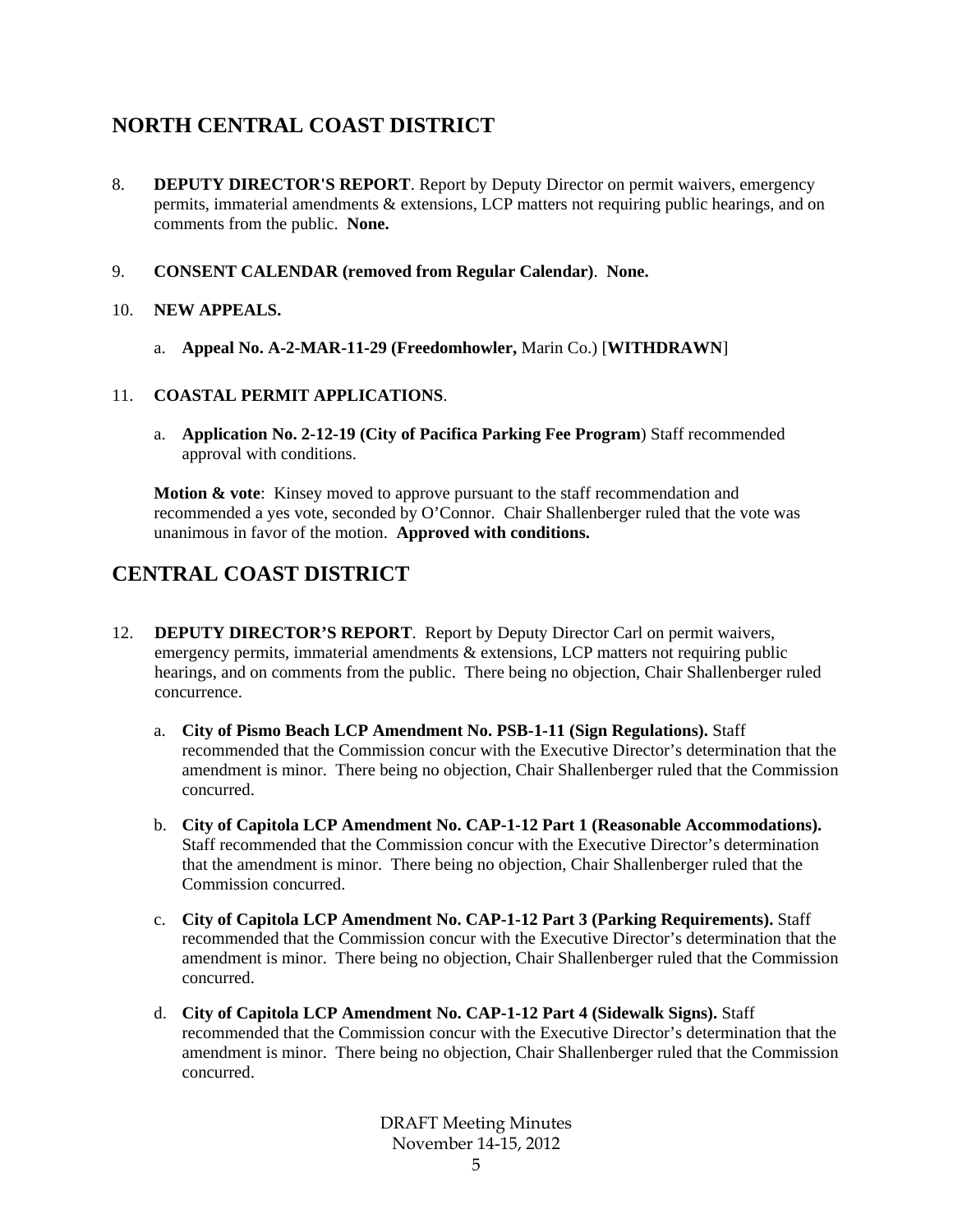### 13. **CONSENT CALENDAR (removed from Regular Calendar)**. **None**.

### 14. **LOCAL COASTAL PROGRAMS (LCPs)**

a. **City of Capitola LCP Amendment No. CAP-1-12, Part 2 (Emergency Shelters).** Staff recommended approval as submitted.

**Motion & vote:** Sanchez moved to reject the Implementation Plan as submitted and recommended a no vote, seconded by Brennan. Chair Shallenberger ruled that the vote was unanimous in opposition to the motion. **Approved as submitted**.

b. **City of Seaside LCP Amendment No. SEA-1-11 (Complete LCP). [POSTPONED]**

### **SOUTH COAST DISTRICT (Orange County)**

- 15. **DEPUTY DIRECTOR'S REPORT FOR ORANGE COUNTY**. Report by Deputy Director Sarb on permit waivers, emergency permits, immaterial amendments & extensions, LCP matters not requiring public hearings, and on comments from the public. There being no objection, Chair Shallenberger ruled concurrence.
- 16. **CONSENT CALENDAR (removed from Regular Calendar)**. Staff moved two items [**18b, 18c**] to the expanded consent calendar and recommended approval with conditions.

**Motion & vote:** Sanchez moved to approve pursuant to the staff recommendation and recommended a yes vote, seconded by Brennan. Chair Shallenberger ruled that the vote was unanimous in favor of the motion. **Approved with conditions**.

### 17. **LOCAL COASTAL PROGRAMS (LCPs)**.

a. **City of Newport Beach LUP Amendment No. NPB-MAJ-1-11.** Staff recommended approval of the Land Use Plan as submitted.

**Motion & vote**: Sanchez moved to certify the Land Use Plan as submitted and recommended a yes vote, seconded by Brennan. Chair Shallenberger ruled that the vote was unanimous in favor of the motion. **Approved as submitted**.

#### 18. **COASTAL PERMIT APPLICATIONS**.

a. **Application No. 5-12-124 (Schwary,** Newport Beach) Staff recommended denial.

**Motion & vote:** Brennan moved to approve pursuant to the staff recommendation and recommended a no vote, seconded by Sanchez. Chair Shallenberger ruled that the vote was unanimous in opposition to the motion. **Denied.**

b. **Application No. 5-12-177 (Abell & Helou,** Newport Beach) Moved by staff to the expanded consent calendar. **Approved with conditions.**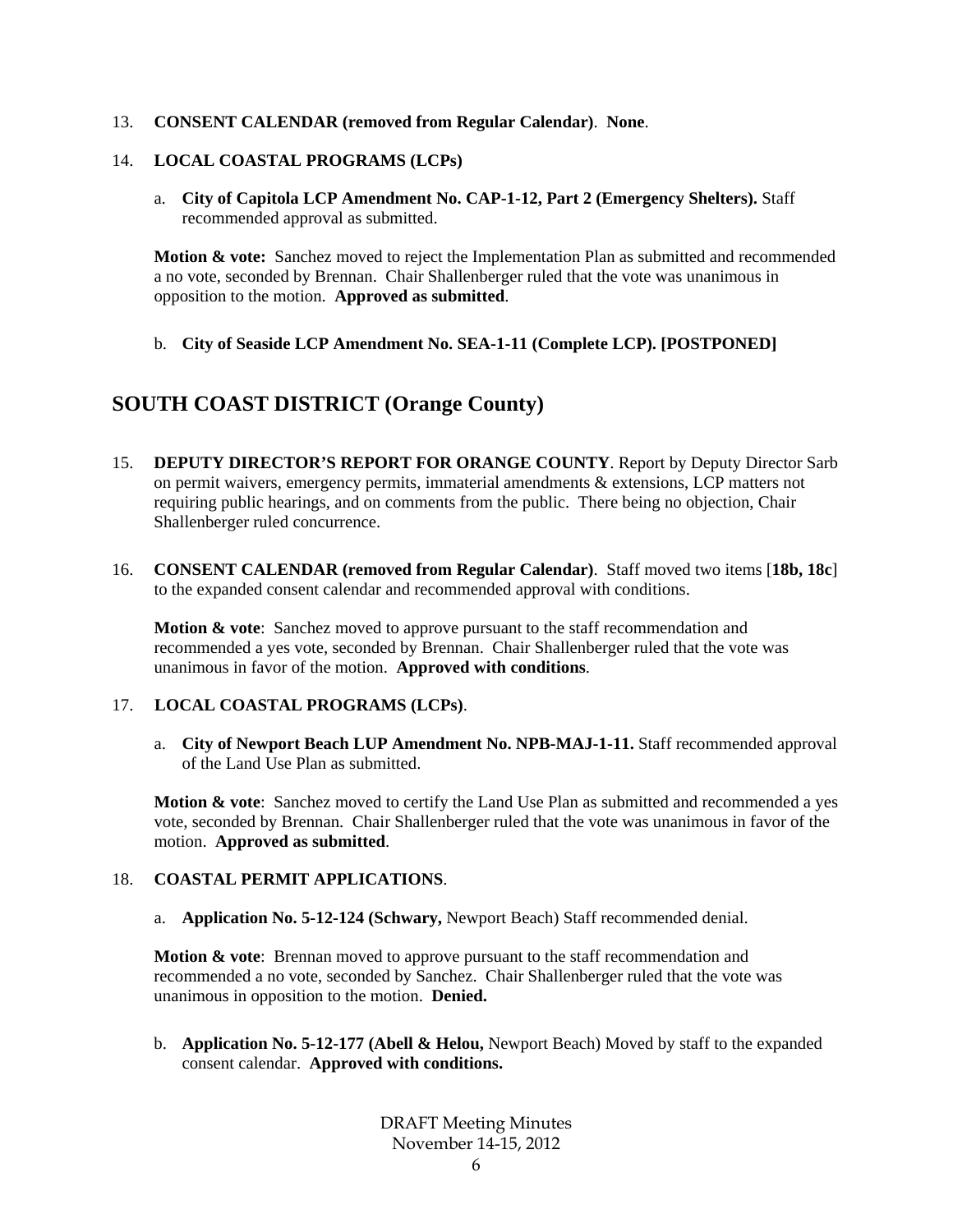- c. **Application No. 5-12-178 (Abell & Helou,** Newport Beach) Moved by staff to the expanded consent calendar. **Approved with conditions.**
- d. **Application No. 5-12-214 (Advanced Group 99-D (AERIE),** Newport Beach) [**POSTPONED**]

## **SAN DIEGO COAST DISTRICT**

- 19. **DEPUTY DIRECTOR'S REPORT**. Report by Deputy Director Sarb on permit waivers, emergency permits, immaterial amendments & extensions, LCP matters not requiring public hearings, and on comments from the public. There being no objection, Chair Shallenberger ruled that the Commission concurred.
- 20. **CONSENT CALENDAR (removed from Regular Calendar)**. Staff moved one item [**24a**] to the expanded consent calendar and recommended approval with conditions.

**Motion & vote:** Sanchez moved to approve pursuant to the staff recommendation and recommended a yes vote, seconded by Brennan. Chair Shallenberger ruled that the vote was unanimous in favor of the motion. **Approved with conditions**.

### 21. **LOCAL COASTAL PROGRAMS (LCPs)**

a. **City of San Diego LCP Amendment No. SAN-MAJ-4-11-A (Community Gardens).** Staff recommended denial of the Implementation Plan as submitted and approval if modified as suggested.

**Motion & vote**: Brennan moved to reject the Implementation Plan as submitted and recommended a yes vote, seconded by Sanchez. Chair Shallenberger ruled that the vote was unanimous in favor of the motion. **Certification denied**.

**Motion & vote:** Brennan moved to certify the Implementation Plan if modified as suggested and recommended a yes vote, seconded by Sanchez. Chair Shallenberger ruled that the vote was unanimous in favor of the motion. **Approved with modifications**.

[*Item 21b was trailed and the Statewide items that were trailed from Wednesday's agenda were heard*.]

b. **City of San Diego LCP Amendment No. CCP-MAJ-4-11-B (2006, 2007 and 2010 Centre City Amendments).** Staff recommended denial as submitted and approval if modified as suggested.

Motion & vote: Sanchez moved to certify the Land Use Plan as submitted and recommended a no vote, seconded by Bochco. Chair Shallenberger ruled that the vote was unanimous in opposition to the motion. **Certification denied**.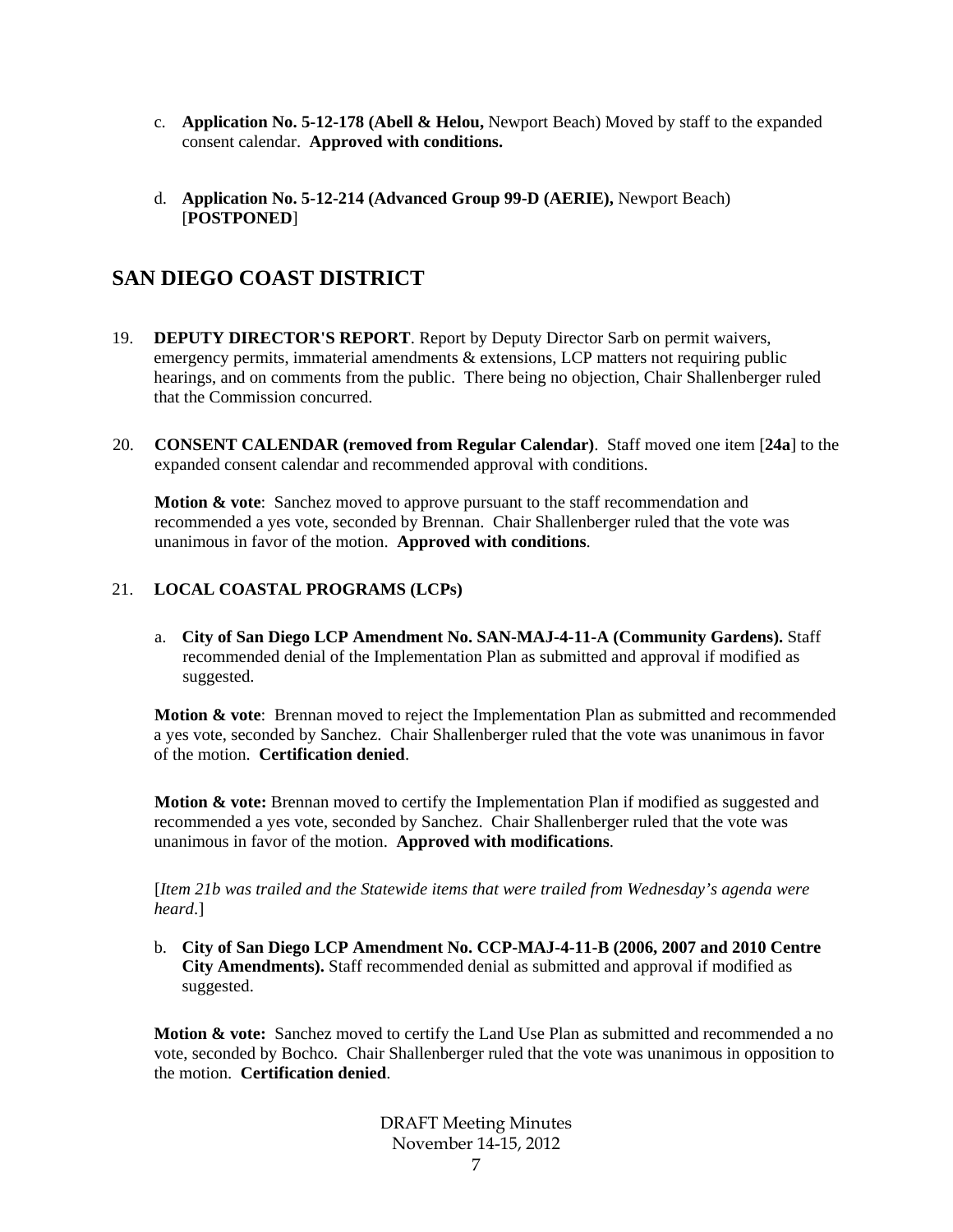**Motion & vote:** Sanchez moved to certify the Land Use Plan if modified as suggested and recommended a yes vote, seconded by Bochco. Chair Shallenberger ruled that the vote was unanimous in favor of the motion. **Approved with conditions**.

**LUNCH RECESS**. The Commission recessed for lunch at 12:00 p.m. and returned 1:00 p.m.

### **Report of Closed Session.**

*Ackerberg et al. v. CCC (Access for All et al., RPI)* –the Commission received litigation information. *Big Wave LLC et al. v. CCC* –the Commission received litigation information.

*City of Malibu v. CCC (Santa Monica Mountains Conservancy et al., RPI*)—the Commission received litigation information and gave direction.

*Ramirez Canyon Preservation Fund v. CCC (Santa Monica Mountains Conservancy et al., RPI)*—the Commission received litigation information and gave direction.

*Khalkhali v. CCC (Svitek, RPI)*—the Commission received litigation information.

*Norberg v. CCC*—the Commission received litigation information and gave direction.

### 22. **NEW APPEALS**.

### a. **Appeal No. A-6-ENC-11-73 (Gordon,** Encinitas) [**POSTPONED**]

[*Burke returned from the lunch break*]

### 23. **COASTAL PERMIT APPLICATIONS**.

a. **Appeal No. A-6-NOC-11-86 (San Diego Master Storm Water Maintenance Program**) Staff recommended approval with conditions.

**Motion & vote**: Sanchez moved to approve pursuant to the staff recommendation and recommended a yes vote, seconded by Brennan. Chair Shallenberger ruled that the vote was unanimous in favor of the motion. **Approved with conditions**.

b. **Application No. 6-12-40 (22nd District Agricultural Association,** Del Mar) Staff recommended approval with conditions.

**Motion & vote:** Sanchez moved to approve pursuant to the staff recommendation and recommended a yes vote, seconded by Bochco. Chair Shallenberger ruled that the vote was unanimous in favor of the motion. **Approved with conditions**.

### 24. **PERMIT AMENDMENTS**.

a. **Permit No. 6-07-21-A (Los Penasquitos Lagoon Foundation,** San Diego) Moved by staff to the expanded consent calendar. **Approved with conditions**.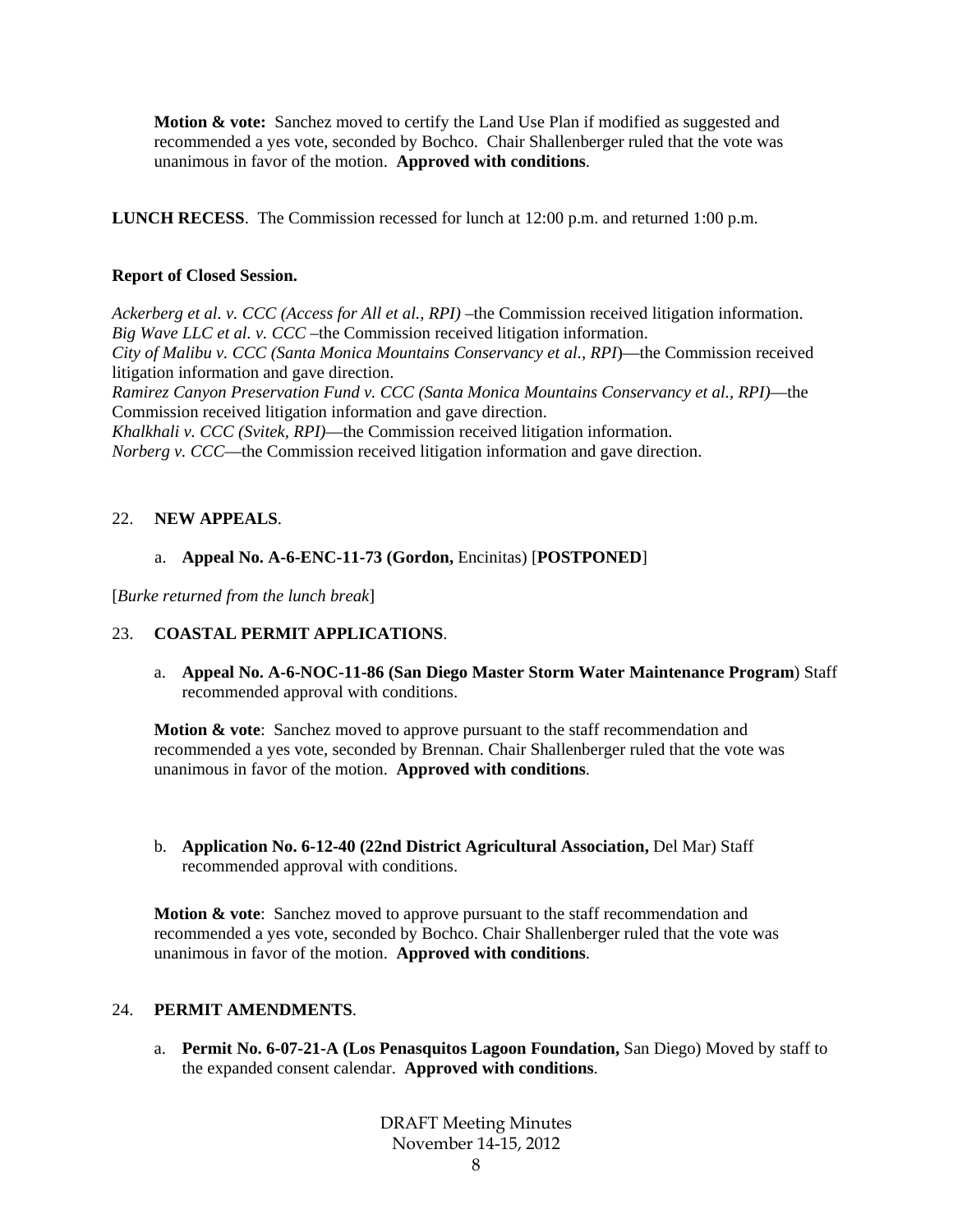#### 25. **PORT MASTER PLAN.**

a. **Application No. PSD-MAJ-43-11 (San Diego Marriott**) Staff recommended approval of the Port Master Plan as amended.

[*Burke recused*; *Stewart departed during the hearing of this item*]

**Motion**: Mitchell moved to certify the Port Master Plan as amended and recommended a yes vote, seconded by Bochco.

**Amending motion**: Sanchez moved to have the clear view at Sally's restaurant further defined, seconded by Zimmer. [**Motion withdrawn**]

**Vote on the main motion:** The roll call vote was 9 in favor [Wickett, O'Connor, Bochco, Brennan, Kinsey, McClure, Mitchell, Zimmer, Shallenberger] and one opposed [Sanchez]. **Approved as amended.** 

## **SOUTH COAST DISTRICT (Los Angeles County)**

- 26. **DEPUTY DIRECTOR'S REPORT FOR LOS ANGELES COUNTY**. Report by Deputy Director Ainsworth on permit waivers, emergency permits, immaterial amendments & extensions, LCP matters not requiring public hearings, and on comments from the public. There being no objection, Chair Shallenberger ruled that the Commission concurred.
- 27. **CONSENT CALENDAR (removed from Regular Calendar)**. Staff moved two items [**28a, 29a**] to the expanded consent calendar and recommended approval with conditions.

**Motion & vote:** Brennan moved to approve the consent calendar pursuant to the staff recommendation and recommended a yes vote, seconded by Sanchez. Chair Shallenberger ruled that the vote was unanimous in favor of the motion. **Approved with conditions**.

### 28. **COASTAL PERMIT APPLICATIONS**.

a. **Application No. 5-12-79 (City of Los Angeles, Department of Public Works (DPW), Bureau of Engineers,** Playa Del Rey) Moved by staff to the expanded consent calendar. **Approved with conditions**.

### 29. **PERMIT AMENDMENTS**.

a. **Permit No. 5-07-124-A (City of Santa Monica, Civil Engineering**) Moved by staff to the expanded consent calendar. **Approved with conditions**.

[*Kinsey departed*]